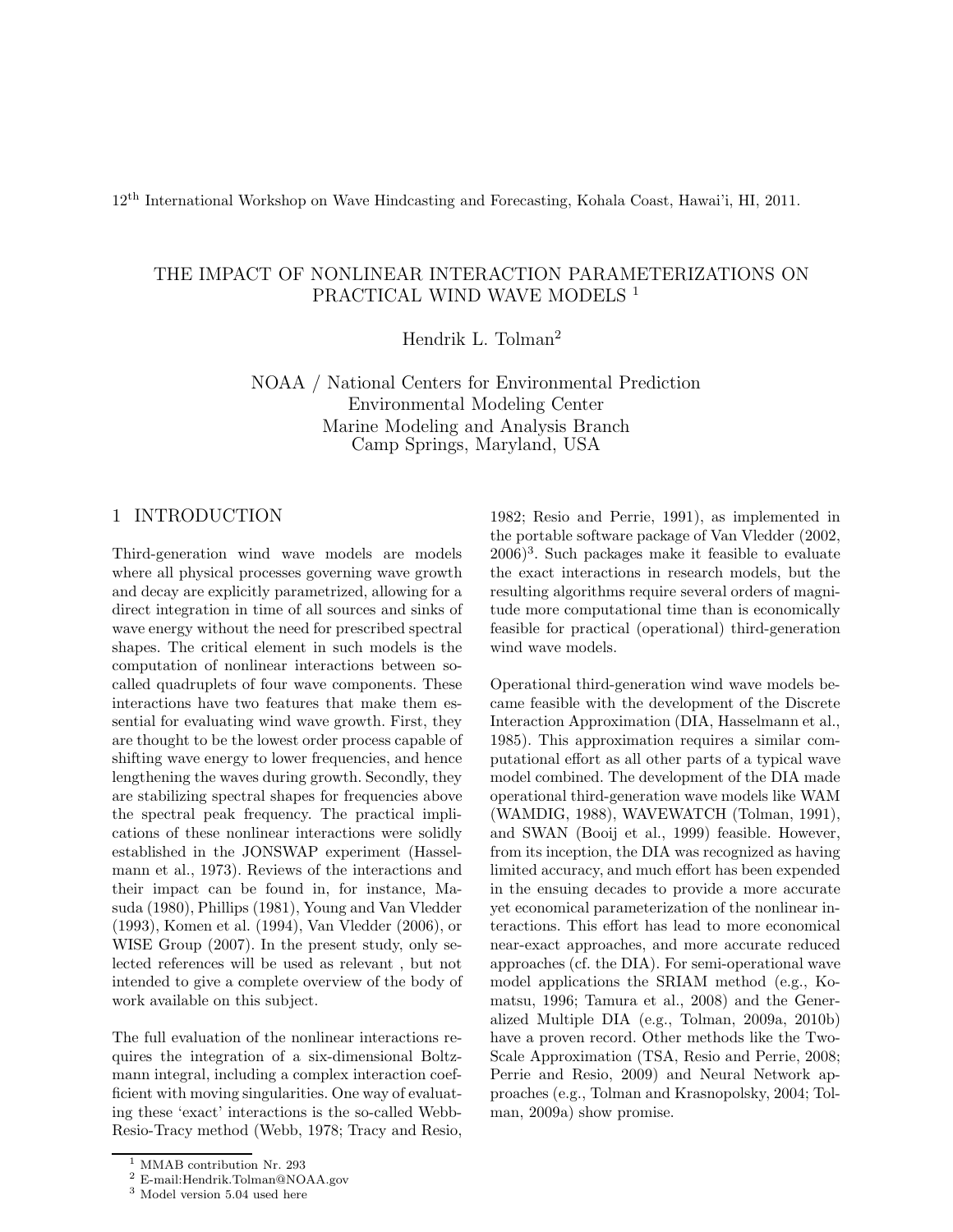Most of the above studies address the impact of improved interactions by showing reduced errors in interactions for test spectra, and in some case by showing improved model integration behavior in idealized test cases. Only for the GMD, explicit realworld test cases are considered to address the impact of the choice of interaction parameterization on wind wave model behavior (Tolman, 2010b). The present manuscript presents a further refined version of the real-world test cases of the latter report. The tests consist of a synthetic hurricane run (Section 2), and a real-world storm case on Lake Michigan (Section 3). Objective accuracy estimates and relative model run time estimates are presented in Section 4, and conclusions are presented in Section 5.

All computations in the present study are performed with the WAVEWATCH  $III^{\circledR}$  wave modeling framework (Tolman et al., 2002; Tolman, 2009b, henceforth denoted ad WW3). Used here is version 3.15, which augments the publicly released version 3.14 with a fully optimized GMD code. Benchmark results for each model application are obtained using the default model setup, replacing the DIA with the 'exact' WRT package mentioned above. From such a benchmark reference run, a set of spectra are saved. Similar runs are performed with interaction approximations to be tested, saving the equivalent model spectra. From the two sets of spectra a set of objective error measures are computed, including mean wave parameters, one-dimensional spectral parameters, and full two-dimensional spectral parameters (see Tolman, 2010b, for details). For details on model equations including the GMD, reference is made to the above quoted papers. Model (interaction) configurations used in this study are gathered in Table 1.

Table 1: Nonlinear interaction configurations used in this study. Note that WAM implies nonlinear interaction configuration, not other physics from WAM model.

| ΙD         | Description                     |
|------------|---------------------------------|
| <b>WAM</b> | GMD with DIA config. from WAM   |
| WW3        | GMD with DIA config. from WW3   |
| G11d       | GMD with optimized DIA config.  |
| G13d       | GMD with 3 DIA quadruplets.     |
| G35d       | GMD with 5 quadruplets that are |
|            | fully configurable.             |
|            | Exact interactions (baseline)   |

Several additional consideration apply to this study. First, the GMD is used as a proxy for a set of increasingly complex and accurate nonlinear interaction parameterizations. This is done because other parameterizations, like the SRIAM and TSA, are not (yet) available in WW3. Once such parameterizations become available in WW3, they can easily be added to the model comparison, using the optimization and validation package designed for the GMD as presented in Tolman (2010a). The latter package is intended to be distributed with the next public release of WW3, and includes the two real-world test considered here.

Second, the default source term options in WW3 have been developed (tuned) to operate with the DIA, and hence are not expected to be fully optimized when used in the baseline WRT computation. It is therefore sensible to compare model results obtained with other nonlinear parameterizations to the baseline WRT results, but it is not sensible to compare the various model results to observations which are available for the Lake Michigan case.

Finally, as noted in Tolman (2010b) computations with the WRT are sensitive to the discrete spectral range used in the wave model. For the hurricane test presented in the latter report the range was insufficient, which was remedied for the Lake Michigan case. For the present study, the hurricane test have been recomputed with an expanded discrete frequency range, which accounts for differences in hurricane results presented here when compared to the results of Tolman (2010b).

### 2 HURRICANE CASE

The synthetic hurricane considered here is taken from one of the test cases distributed with WW3. The hurricane winds are described with a Rankin vortex with a maximum wind speed of  $45 \text{ ms}^{-1}$ and a radius of maximum wind of 50 km. The hurricane (and the computational grids) move to the right (east) with a speed of  $5 \text{ ms}^{-1}$ . Three telescoping grids with resolutions of 50, 15 and 5 km are used. All grids are centered on the eye of the hurricane. Computations start with an ocean at rest, and continue for 24 h, at which time the spectra at 33 locations are saved for model intercomparisons (see Fig. 1). The maximum wave height at the end of the computation exceed 12 m and occur at the south-east of the eye, in the area where the so-called 'dynamic fetch' occurs (see Fig. 1).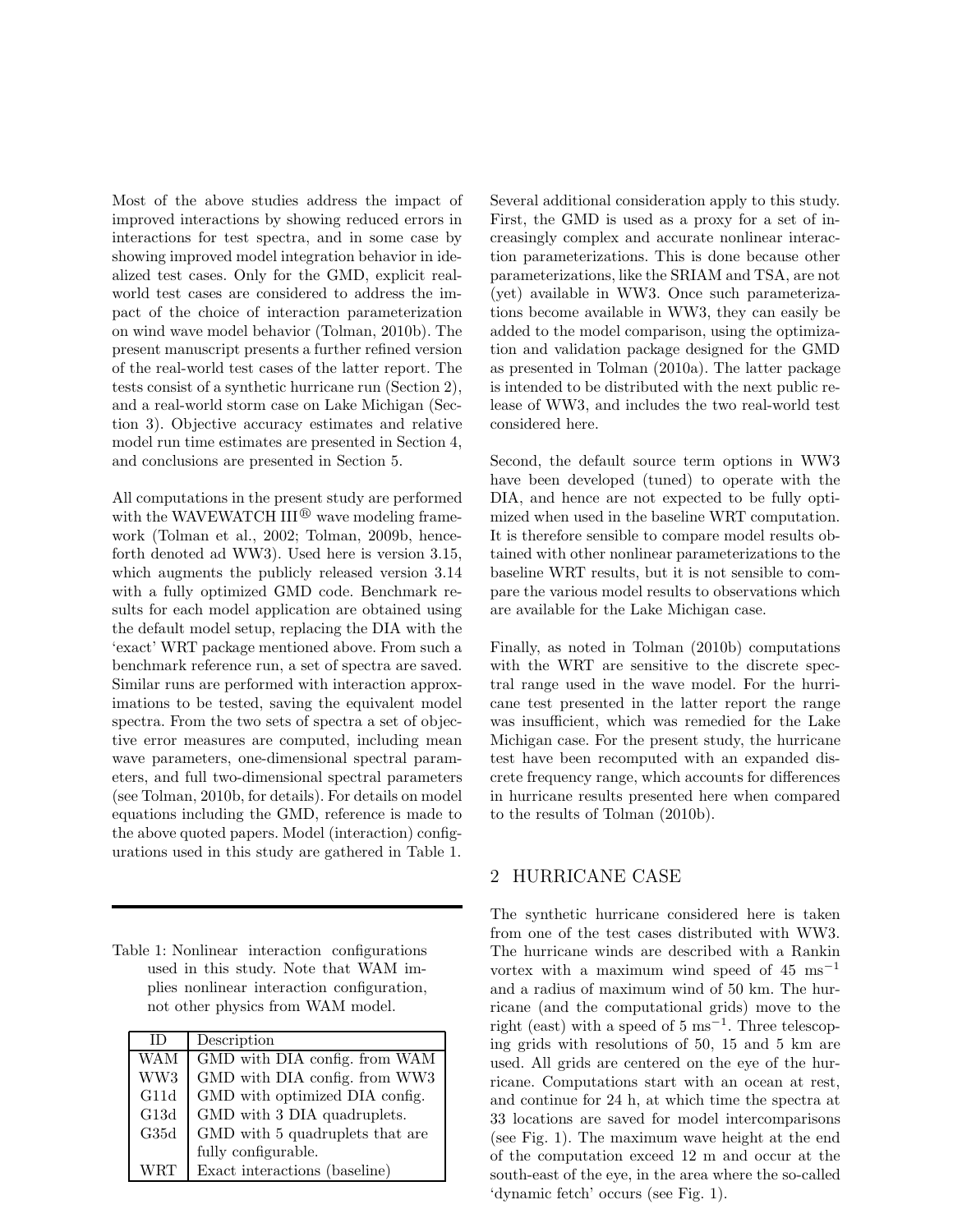

Fig. 1: Significant wave heights  $H_s$  in m for the reference WRT model run at the end of the computation. Symbols identify locations where test spectra are saved.

The GMD in the traditional DIA configuration results in surprisingly large errors in wave heights  $(> 1 \text{ m}, \text{ error defined as differences between ap-}$ proximate and exact interactions). This is illustrated in Fig. 2a with the differences between the WW3 configuration and the reference results of Fig. 1. The largest errors occur away from the largest wave heights, and correspond to local relative wave height error of over 20% (Figure no presented here). The WW3 results are representative in magnitude with those of other DIA configurations (WAM, G11d), although error patterns may differ in details. For all DIA configurations positive wave height errors occur to the north, whereas negative errors occur to the south and east. Considering three representative quadruplets while using the quadruplet configuration of the DIA (G13d, Fig. 2b) reduces wave height errors to be generally less than  $0.5$  m, except for small areas near the eye of the storm. Considering five representative quadruplets while using arbitrarily configurable quadruplets (G35d, Fig. 2c) virtually removes wave height errors with error exceeding 0.2 m only in a small area near the maximum wave height. For practical hurricane wave forecasting, model errors still appear dominated by errors in the wind forecasts, and validation is hampered by the sparsity of observations (e.g., Tolman et al., 2005). However, systematic differences in wave heights per quadrant of up to 20% should be notable in operational forecasting.



Fig. 2: Significant wave height differences in m with reference run for the hurricane for various interaction approximations from Table 1. (a) WW3. (b) G13d. (c) G35d.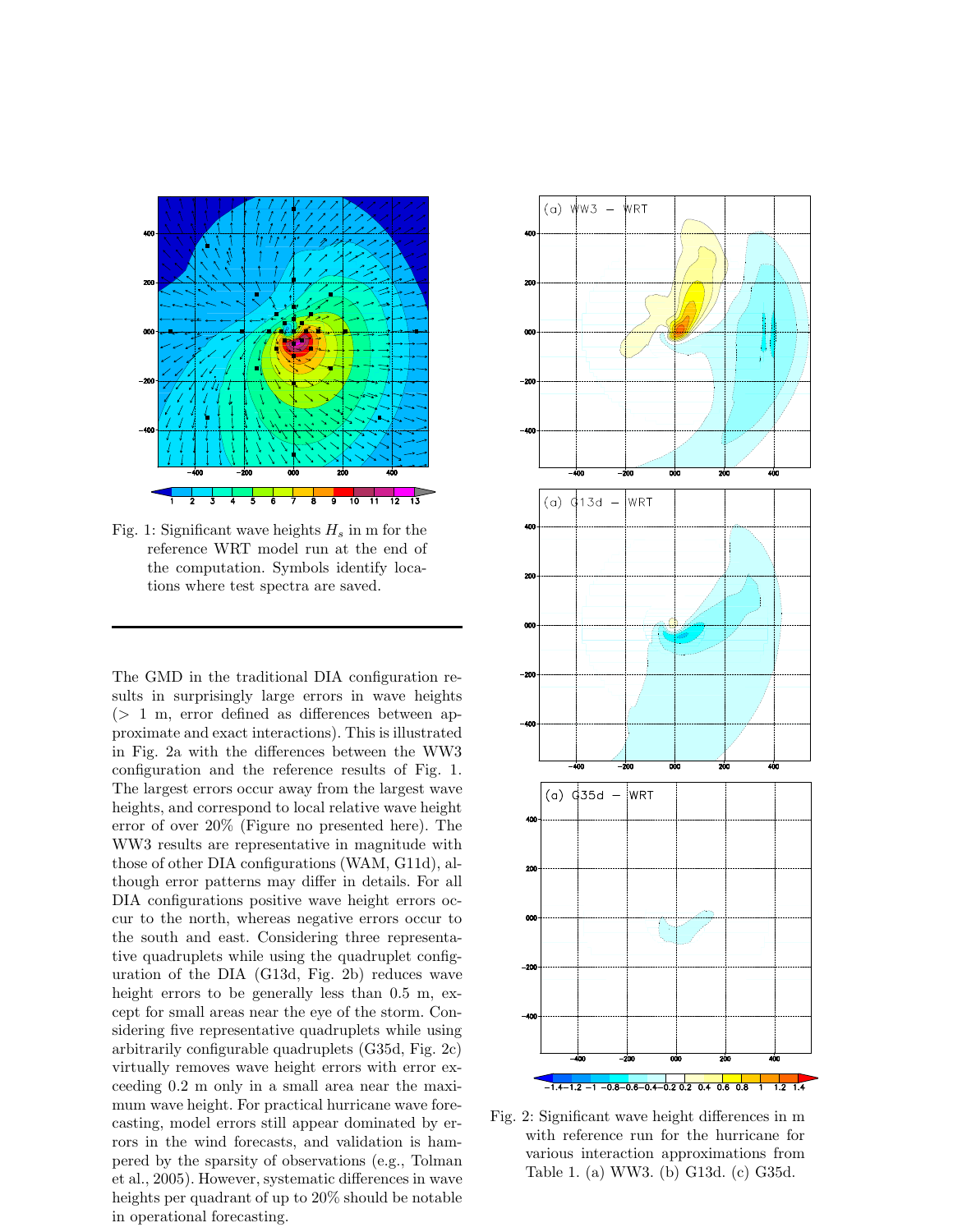

Fig. 3: Spectral behavior of various nonlinear approaches for output point 35 km south and 35 km east of eye of hurricane. (a) Two-dimensional spectrum. (b) One-dimensional spectrum. (c) Steepness spectrum.(d) Mean spectral direction. (e) Directional spread. (f) Interactions. Green line: exact (WRT) solution. Dashed green line: G35d. Blue line: G13d. Red line: G11d. Dashed black line in (d) represents wind direction.

The hurricane test case includes a wide variety of wave conditions, including dominant (sheared) wind seas, dominant swells, and mixed seas. Figure 3 shows spectral results for a slightly sheared wind sea, near the location of the maximum wave height. Results for the various nonlinear approaches at this location are similar to those obtained for the idealized test cases in Tolman (2010b); In the energy spectrum (Fig. 3b) the DIA equivalent approach (G11d, red line) severely underestimates the spectral peak (WRT, green line), the expanded DIA (G13d, blue line) reduces this error and the most complex GMD considered here (G35d, dashed green line) removes most of the error. Similar behavior is found for the interactions (Fig. 3f), and the DIA equivalent approach overestimates the directional spread above the spectral peak frequency (Fig. 3e).

Figure 4 shows spectral results for a swell traveling ahead of the hurricane in the northeastern quadrant. Note that the optimization of the GMD focuses on wind seas, and not on swell, with the implicit assumption that accurate swell predictions require accurate predictions of the wind seas from which they originate. The testing, however, does not explicitly enforce accurate interactions for resulting swells. For the spectrum and steepness spectrum (Figs. 4b,c) the G13d and G35d approaches show a moderate but expected improvement compared to the DIA (G11d) approach. The interaction signature of the swell (Fig. 4f) for frequencies below 0.1 Hz is surprisingly accurate for the G13d approach (blue line), and qualitatively accurate for the G35d approach (dashed green line).

Finally, Fig. 5 shows a case with a developing bimodal sea. The full spectrum (Fig. 5a) shows a wind sea developing under a nearly straight angle with a swell. In the one-dimensional spectrum and steepness spectra (Figs. 5b,c), the two wave fields can also be identified, albeit not as clearly as in the full spectrum. Improvements with increasing complexity of the interaction approximation again are clear. Particularly impressive is the resulting interaction from the G35d approach (dashed green line in Fig. 5f), which follows the non-conventional signature of the exact interactions (solid green line) with a high degree of accuracy. The G13d approach is also an impressive improvement over the DIA, with getting patterns reproduced accurately, but with some amplitude errors compared to the G35d approach.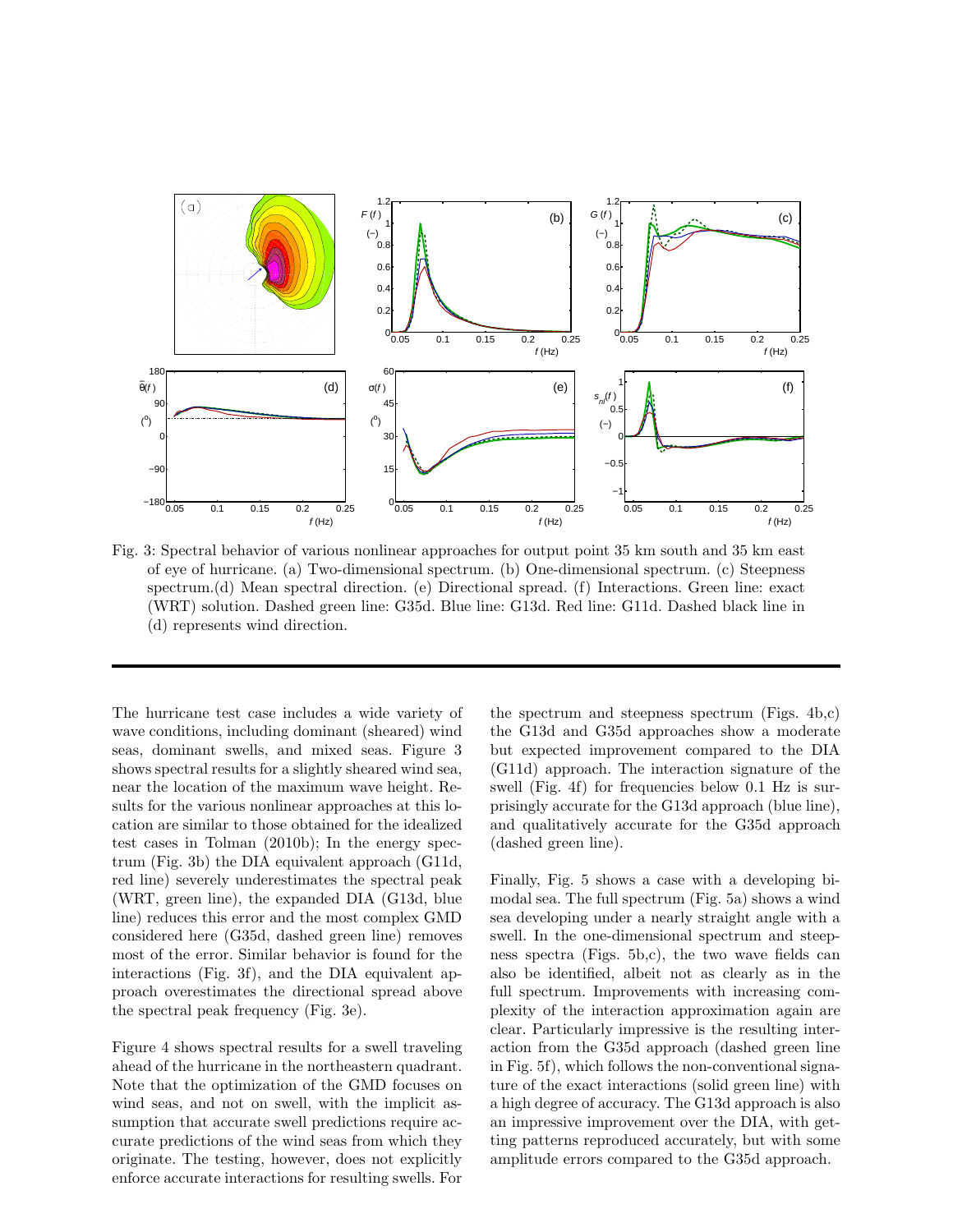

Fig. 4 : Like Fig. 3 for output point 350 km north and 350 km east of eye of hurricane.



Fig. 5 : Like Fig. 3 for output point 350 km south and 350 km west of eye of hurricane.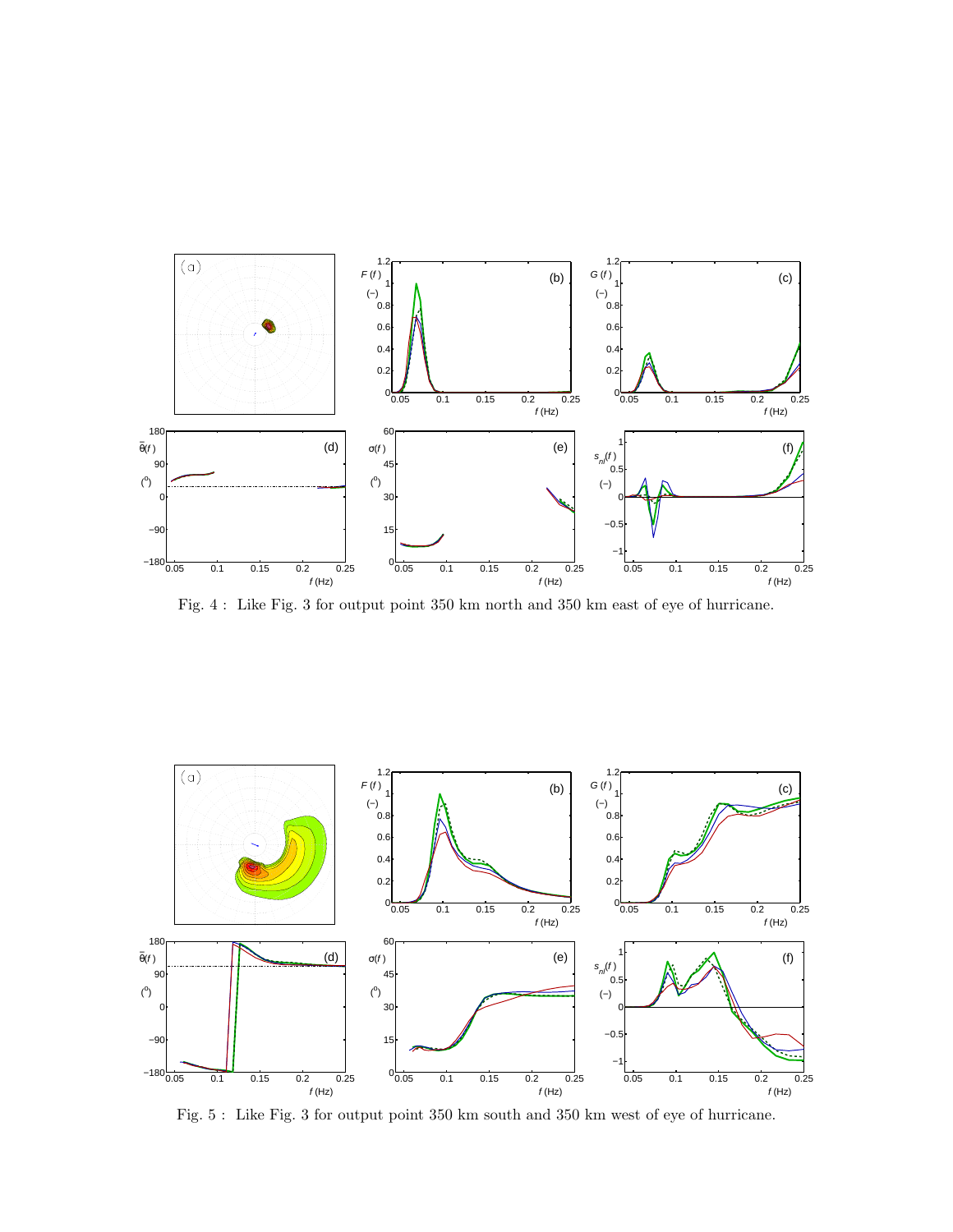

Fig. 7: Evolution in time of a) significant wave height, b) peak frequency , c) mean direction, and d) directional spread at location 45007 for the Lake Michigan test case. Time in h from Oct. 6, 2009, 00z, saving data starting at 09z. Green: WRT. Dashed green: G35d. Blue: G13d. Red: G13d. Red dashed : WW3. Red dotted: WAM. Solid black line in panel c represents wind direction.



Fig. 6: Significant wave heights  $H_s$  in m for the reference WRT model run for Lake Michigan at Oct. 7 05z. The symbol at the south side of the lake identifies the location of buoy 45007 where hourly test spectra are saved. Black and red vectors are wave and wind directions, respectively.

## 3 LAKE MICHIGAN

The second realistic test considers a storm on Lake Michigan on Oct. 6-7, 2009. The model grid is taken from NCEP's operational Great Lakes wave models, and winds consist of analyses performed by The Great Lakes Environmental Research Laboratory (GLERL). The peak of the storm in the southern part of the lake occurs around 05z on October 7 with wave conditions as shown in Fig. 6. Hourly spectra are saved for the location of buoy 45007 (see Fig. 6). The model is started without waves, and the results for the first nine hours of October 6 are discarded as a spin-up for the model, resulting in 40 spectra for validation.

For the Lake Michigan test, the differences between the models with the various interaction approximations are smaller than for the hurricane. This is illustrated with the time evolution of mean wave parameters at the location of buoy 45007 in Fig. 7, showing the wave height, spectral peak frequency, mean wave direction and mean directional spread for all model configurations of Table 1.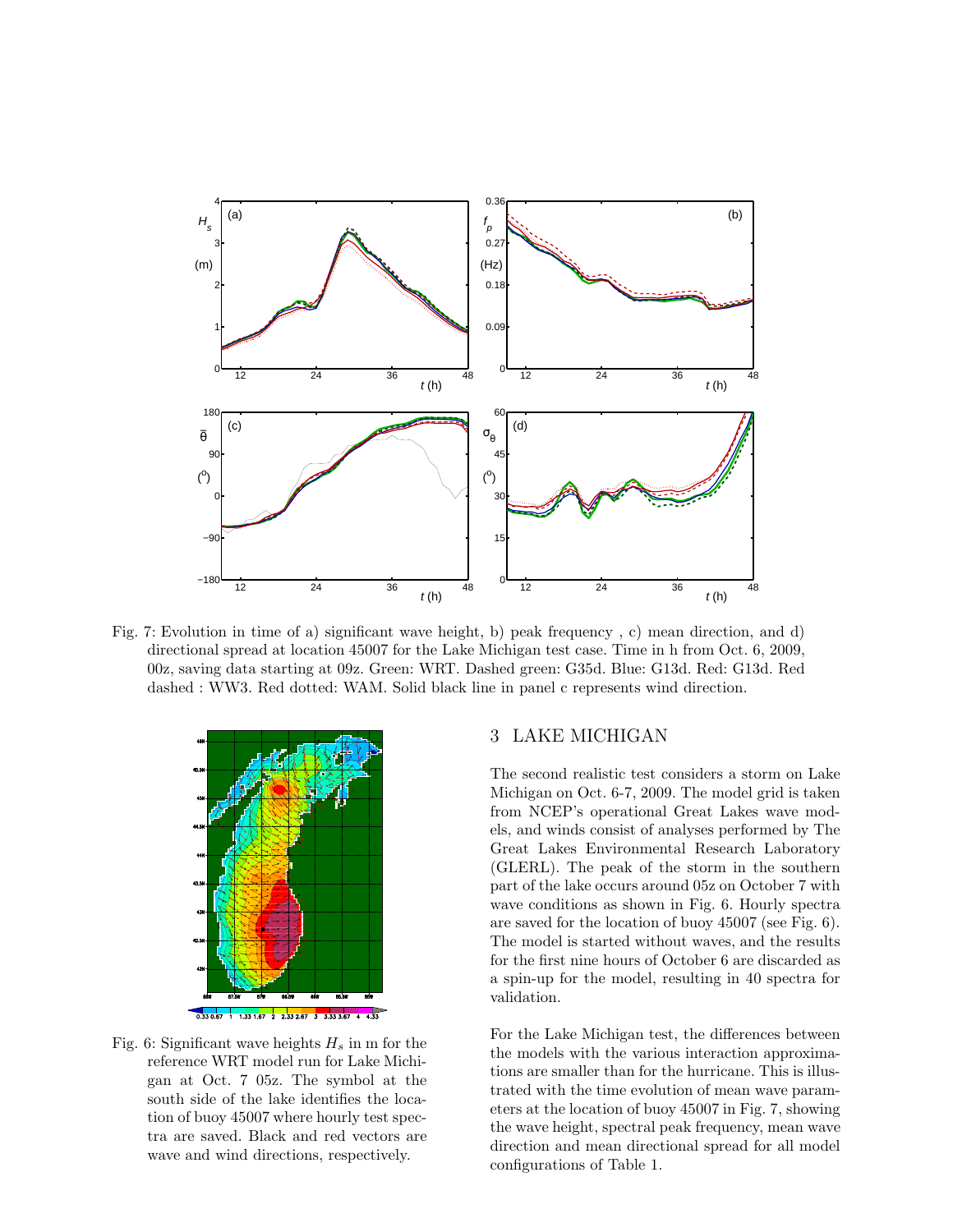

Fig. 8 : Like Fig. 3 for Lake Michigan test at location of buoy 45007 at October 7, 06z.



Fig. 9 : Like Fig. 3 for Lake Michigan test at location of buoy 45007 at October 8, 00z.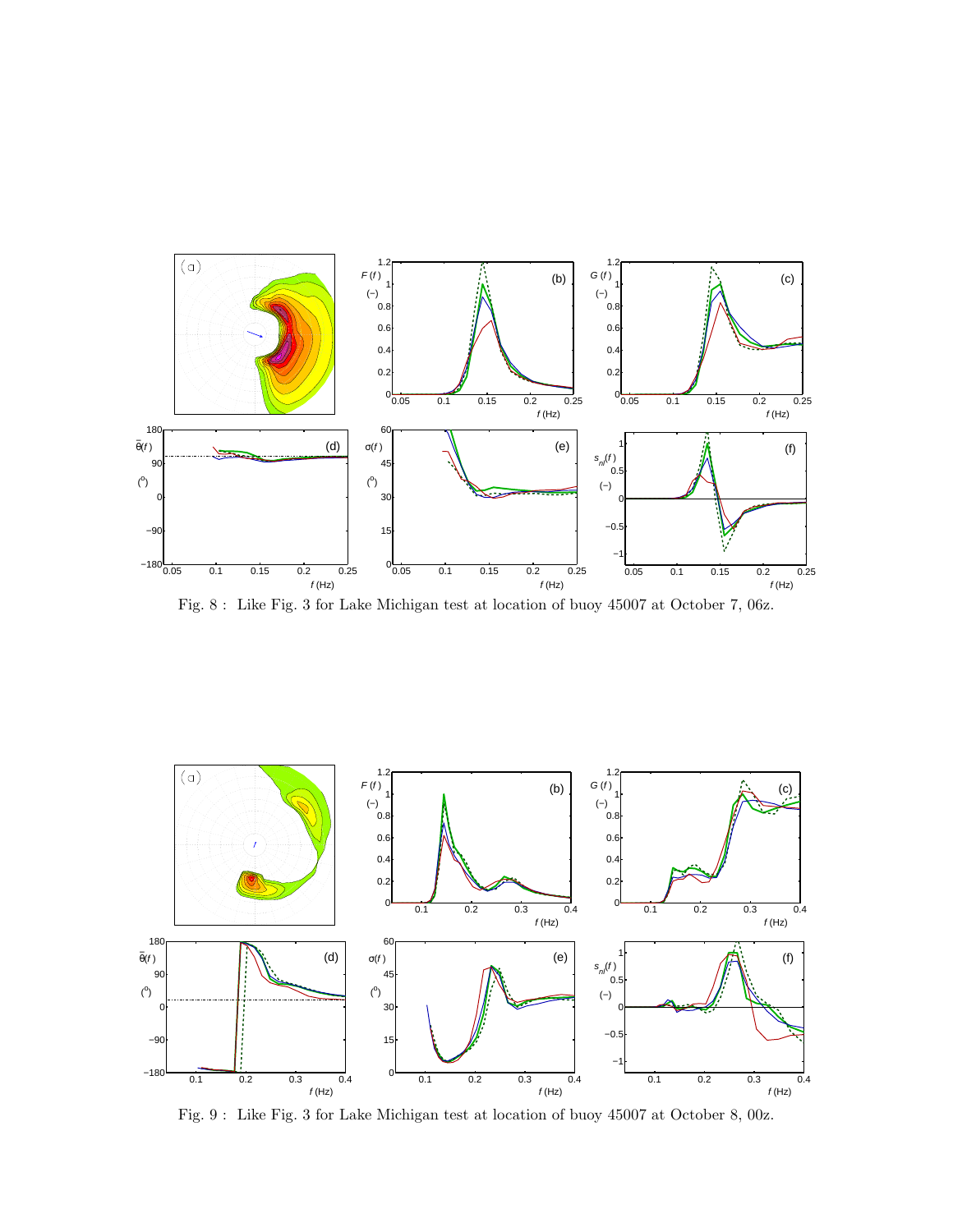For the significant wave heights presented in Fig. 7a, the traditional WAM and G11d configurations (dotted and solid red lines) show a small but systematic underestimation of the expected WRT solution (green line). All other configurations, however, including the WW3 configurations (G11d, red line), show excellent results. Similar results are found for the spectral peak frequency (Fig. 7b), where particularly the WW3 configuration overestimates the peak frequency. By now, this is a well established spurious feature of the default WAVEWATCH III model, which can be attributed to its DIA configuration. The mean directions (Fig. 7c) are generally well described, and the directional spread (Fig. 7d) tend to be overestimated by the DIA configurations as expected. Note, however, that the directional spread is not overestimated by the DIA configurations during the peak of the storm event (between hours 24 and 36). Hence, these typical DIA-induced errors cannot always be expected.

Figures 8 and 9 show spectral parameters at the buoy location at the peak of the storm, and at the end of the computation. At the peak of the storm (Fig. 8), the spectrum is dominated by a wind sea with some shearing and separation at low frequencies. All spectral parameters behave as expected for wind seas, with errors of the different interaction parameterizations in line with those expected from the idealized test cases. At the end of the computation, a swell and a wind sea coexist, as is clear in the spectra presented in Fig. 9a-c. Even in these more complex conditions than those used in optimizing the GMD, it is clear that the more complex configurations outperform the traditional DIA configuration. Particularly the swell representation in the spectrum and in the steepness spectrum from the G35d configuration is excellent.

### 4 DISCUSSION

The results of the hurricane and Lake Michigan tests presented in the previous two sections show a significant improvement of the wave model with increasing complexity of the interaction approximation. Objective error measures, as defined in Tolman (2010b) are presented in Table 2. Errors for the non-optimized configurations (WAM, WW3) are virtually identical to those found in the idealized test. The optimized configurations show a similar pattern of reduction of errors, albeit with a somewhat larger resulting error. The latter could be expected for independent versus

Table 2: Synopsis of model performance for practical test cases for model configurations of Table 1.  $T_n$  is the model run time, normalized with the results of the default wave model with the traditional DIA implementation,  $\epsilon$  is the objective model error from Tolman (2010b).

|            | Hurricane |                | L. Michigan |                |
|------------|-----------|----------------|-------------|----------------|
| ΙD         | $T_n$ (-) | $\epsilon$ (%) | $T_n$ (-)   | $\epsilon$ (%) |
| WW3        | 1.20      | 27.5           | 1.16        | 23.5           |
| <b>WAM</b> | 0.99      | 28.7           | 1.09        | 24.9           |
| G11d       | 1.05      | 26.3           | 1.10        | 21.8           |
| G13d       | 1.50      | 19.1           | 1.45        | 16.8           |
| G35d       | 3.53      | 14.9           | 4.04        | 14.1           |
| WRT        | 1360      |                | 370         |                |

dependent tests, whereas the former clearly indicates that the optimization for idealized cases indeed improves practical model behavior, and hence validates the optimization approach used for the GMD.

Table 2 also present normalized run times of the various model configurations, obtained on NCEP's IBM SP using 64 processors<sup>4</sup> . The run times are normalized with the run times of a model with the default DIA implementation in WW3 configuration. The fact that the normalized WW3 run times are larger than 1 by approximately 20% reflects the additional complexity of the shallow water implementation of the GMD and the corresponding increase in computational costs. The WAM and G11d configurations use an GMD configuration with identical computational cost as the WW3 configuration, yet result in somewhat cheaper models. This is associated with the dynamic time stepping scheme for source term integration as used in the wave model; WAM and G11d result in smoother model integration with larger time steps, and hence in a more economical wave model.

The G13d configuration results in a significantly more accurate wave model (see previous sections), at a most increase in run time of approximately 50% (see Table 2). This appears highly feasible in operational wind wave models, and is likely to be introduced in the operational wind wave models at NCEP in the near future.

The most accurate GMD configuration (G35d) re-

<sup>4</sup> More resources were used for the WRT runs, making the corresponding normalized run times estimates.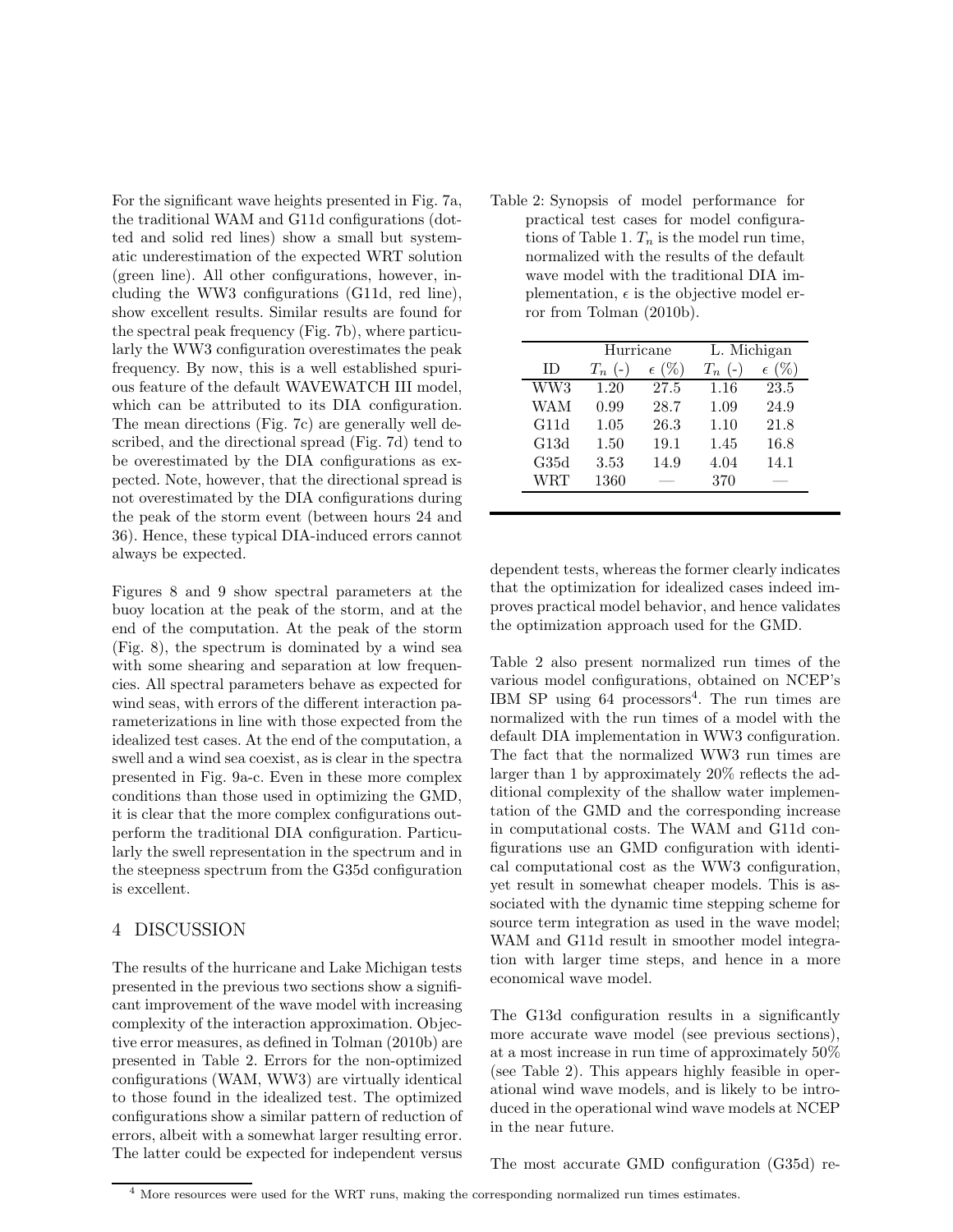sults in a more substantial increase of computational costs of typically a factor of 4. This is more difficult to justify in operational wave models, but may become feasible in the near future with the ever increasing power of super computers. This configuration may be a candidate for combination with a Neural Network to accelerate the computations (see Tolman and Krasnopolsky, 2004; Tolman, 2009a). Furthermore, G35d is orders of magnitude more economical that the WRT based computations. Considering its high accuracy, such a configuration should be for research in realistic conditions, where the factor of four increase in run time compared to the traditional DIA should be less of an issue, but where an additional factor of 100-400 (Table 2) for a computation using the WRT methods still is not feasible.

In the introduction, it has been mentioned that the GMD configurations are used as proxies for other methods like SRIAM, that are not (yet) available in WAVEWATCH III. The same is true for other 'exact' approaches and reduced versions thereof. When implemented in WAVEWATCH III, the optimization package for the GMD can be used to objectively benchmark accuracy as well as economy of each approach. Note that the package can use arbitrary model runs as benchmarks, and is not hardwired to the WRT method. It can therefore also be used to intercompare 'exact' approaches, and/or develop or validated GMD configurations against other 'exact' approaches.

## 5 CONCLUSIONS

A set of Generalized Multiple DIA (GMD) configurations with increasing complexity is used to test the impact of corresponding errors and model improvements in realistic conditions (a synthetic hurricane and a storm on Lake Michigan). It is shown that the traditional DIA results in surprisingly large wave height errors in hurricane conditions, and smaller errors in the Lake Michigan case. In both cases, the DIA results in significant errors in spectral parameters. A GMD with three DIA-style representative quadruplets significantly reduces all errors, at a moderate increase in model run time of approximately 50%. Such an improvement appears feasible and justifiable in operational wave models. A more complex GMD configuration removes most errors at the cost of increasing model run times by a factor 4. This may or may not be feasible for operational wave models, but should be used for research modes as it reduces model run times compared to using the full WRT method by orders of magnitude. The objective accuracy and cost estimates used here can easily be applied to any interaction approximation implemented in WAVEWATCH III.

# References

- Booij, N., R. C. Ris and L. H. Holthuijsen, 1999: A third-generation wave model for coastal regions, Part I, model description and validation. J. Geophys. Res., 104, 7649–7666.
- Hasselmann, K., T. P. Barnett, E. Bouws, H. Carlson, D. E. Cartwright, K. Enke, J. A. Ewing, H. Gienapp, D. E. Hasselmann, P. Kruseman, A. Meerburg, P. Müller, D. J. Olbers, K. Richter, W. Sell and H. Walden, 1973: Measurements of wind-wave growth and swell decay during the Joint North Sea Wave Project (JONSWAP). Ergänzungsheft zur Deutschen Hydrographischen Zeitschrift, Reihe  $A(8)$ , 12, 95 pp.
- Hasselmann, S., K. Hasselmann, J. H. Allender and T. P. Barnett, 1985: Computations and parameterizations of the nonlinear energy transfer in a gravity-wave spectrum, Part II: parameterizations of the nonlinear energy transfer for application in wave models. J. Phys. Oceanogr., 15, 1378–1391.
- Komatsu, K., 1996: Development of a new generation wave forecast model based on a new schema of nonlinear energy transfer among wind waves (in Japanese). Ph.D. thesis, Kyoto University, 155 pp.
- Komen, G. J., L. Cavaleri, M. Donelan, K. Hasselmann, S. Hasselmann and P. A. E. M. Janssen, 1994: Dynamics and modelling of ocean waves. Cambridge University Press, 532 pp.
- Masuda, A., 1980: Nonlinear energy transfer between wind waves. J. Phys. Oceanogr., 10, 2082– 2093.
- Perrie, W. and D. T. Resio, 2009: A two-scale approximation for efficient representation of nonlinear energy transfer in a wind wave spectrum. Part II: Application to observed wave spectra. J. Phys. Oceanogr., 39, 2451–2476.
- Phillips, O. M., 1981: Wave interaction: the evolution of an idea. J. Fluid Mech., 106, 215–227.
- Resio, D. T. and W. Perrie, 1991: A numerical study of nonlinear energy fluxes due to wave-wave interactions. Part 1: Methodology and basic results. J. Fluid Mech., 223, 603–629.
- Resio, D. T. and W. Perrie, 2008: A two-scale approximation for efficient representation of nonlinear energy transfer in a wind wave spectrum. Part I: Theoretical development. J. Phys. Oceanogr., 38, 2801–2816.